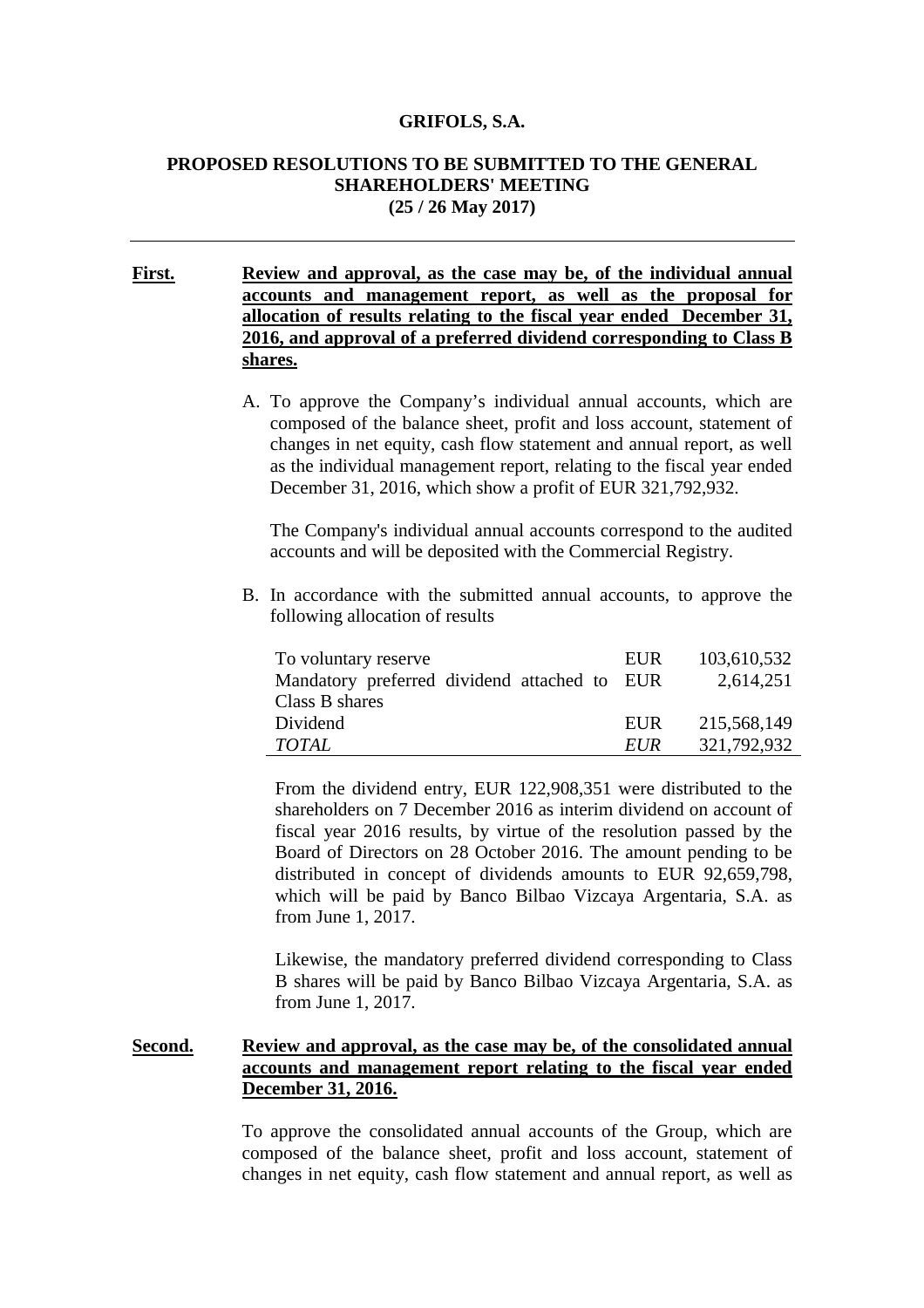the management report of the Group, relating to the fiscal year ended December 31, 2016.

The consolidated annual accounts correspond with the audited accounts and will be deposited with the Commercial Registry.

# **Third. Review and approval, as the case may be, of the performance of the Board of Directors throughout the fiscal year ended 31 December 2016.**

To approve the management of the Board of Directors, at both Company and Group level, throughout the fiscal year ended December 31, 2016.

#### **Fourth. Appointment and/or re-election, as the case may be, of auditors of the individual annual accounts.**

As established under article 40 of Law 22/2015 of audit of accounts:

- A. To re-elect as auditor of the Company's individual annual accounts, the company KPMG Auditores, S.L., registered in the Official Registry of Auditors (*Registro Oficial de Auditores de Cuentas del Instituto de Contabilidad y Auditoría de Cuentas*) under number S0702, with registered office in Madrid, Paseo de la Castellana, nº 95, registered in the Commercial Registry of Madrid, under Volume 11,961, Sheet M-188,007 and provided with Tax Identification Card number B-78510153, for the term of one year starting January 1, 2017. Such appointment will therefore comprise the audit of the annual accounts for the fiscal year to be ended December 31, 2017.
- B. To appoint, as joint auditor of the Company's individual annual accounts, the company Grant Thornton S.L.P., registered in the Official Registry of Auditors (*Registro Oficial de Auditores de Cuentas del Instituto de Contabilidad y Auditoría de Cuentas*) under number S0231, with registered office in Avenida Diagonal, 615, 10º, 08028 Barcelona (Spain), registered in the Commercial Registry of Barcelona, under Volume 42976, Sheet B-12635 and provided with Tax Identification Card number B08914830, for the term of one year starting January 1, 2017. Such appointment will therefore comprise the audit of the annual accounts for the fiscal year to be ended December 31, 2017.

#### **Fifth. Re-election of auditors of the consolidated annual accounts.**

To re-elect, as auditors of the Company's consolidated annual accounts, the company KPMG Auditores, S.L., registered in the Official Registry of Auditors (*Registro Oficial de Auditores de Cuentas del Instituto de Contabilidad y Auditoría de Cuentas*) under number S0702, with registered office in Madrid, Paseo de la Castellana, nº 95, registered in the Commercial Registry of Madrid, under Volume 11,961, Sheet M-188,007 and provided with Tax Identification Card number B-78510153,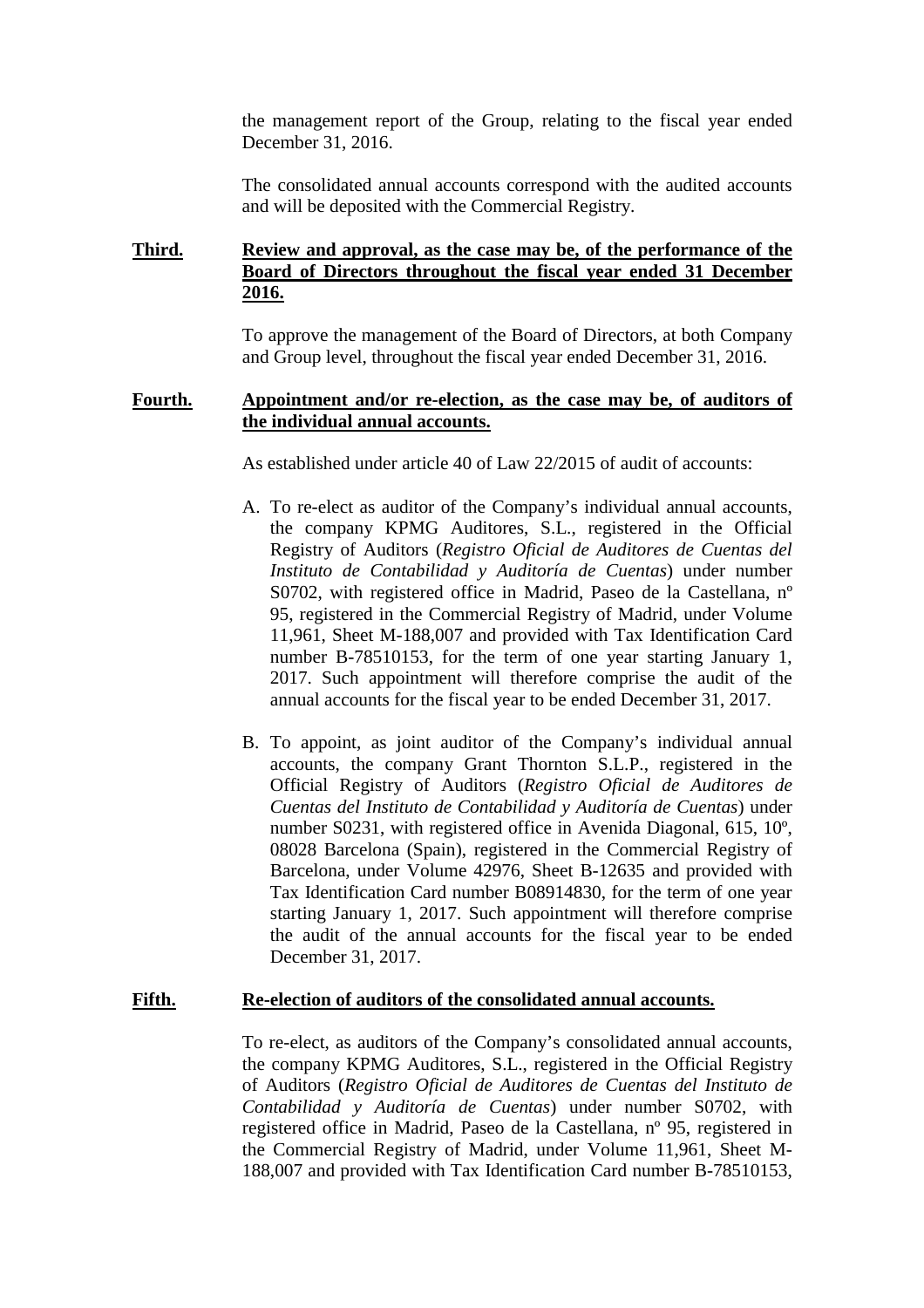for the term of one year starting January 1, 2017. Such appointment will therefore comprise the audit of the annual accounts for the fiscal year to be ended December 31, 2017.

## **Sixth. Resignation, dismissal, re-election and/or appointment, as the case may be, of Directors. Modification, if applicable, of the number of members of the Board of Directors.**

## **6.1.- Re-election of Mr. Víctor Grifols Roura as a member of the Board of Directors.**

To re-elect, prior report of the Appointments and Remuneration Committee, Mr. Víctor Grifols Roura as director and, as the case may be, as Chairman of the Board of Directors of the Company, for a term of four (4) years.

It is expressly stated that, according to said report of the Committee, Mr. Víctor Grifols Roura will continue to be considered as a "proprietary" director.

In order to approve this resolution, the shareholders shall be provided with this proposal, with the Board of Directors' report and with the mentioned report prepared by the Appointments and Remuneration Committee, in compliance with the Companies Act (*Ley de Sociedades de Capital*).

## **6.2.- Re-election of Mr. Ramón Riera Roca as a member of the Board of Directors.**

To re-elect, prior report of the Appointments and Remuneration Committee, Mr. Ramón Riera Roca as director of the Company for a term of four (4) years.

It is expressly stated that, according to said report of the Committee, Mr. Ramón Riera Roca will continue to be considered as an "executive" director.

In order to approve this resolution, the shareholders shall be provided with this proposal, with the Board of Directors' report and with the mentioned report prepared by the Appointments and Remuneration Committee, in compliance with the Companies Act (*Ley de Sociedades de Capital*).

#### **Seventh. Consultative vote on the Annual Remuneration Report.**

Pursuant to the provisions of article 541.4 of the Companies Act (*Ley de Sociedades de Capital*), to submit the Annual Remuneration Report to a consultative vote of the General Shareholders' Meeting.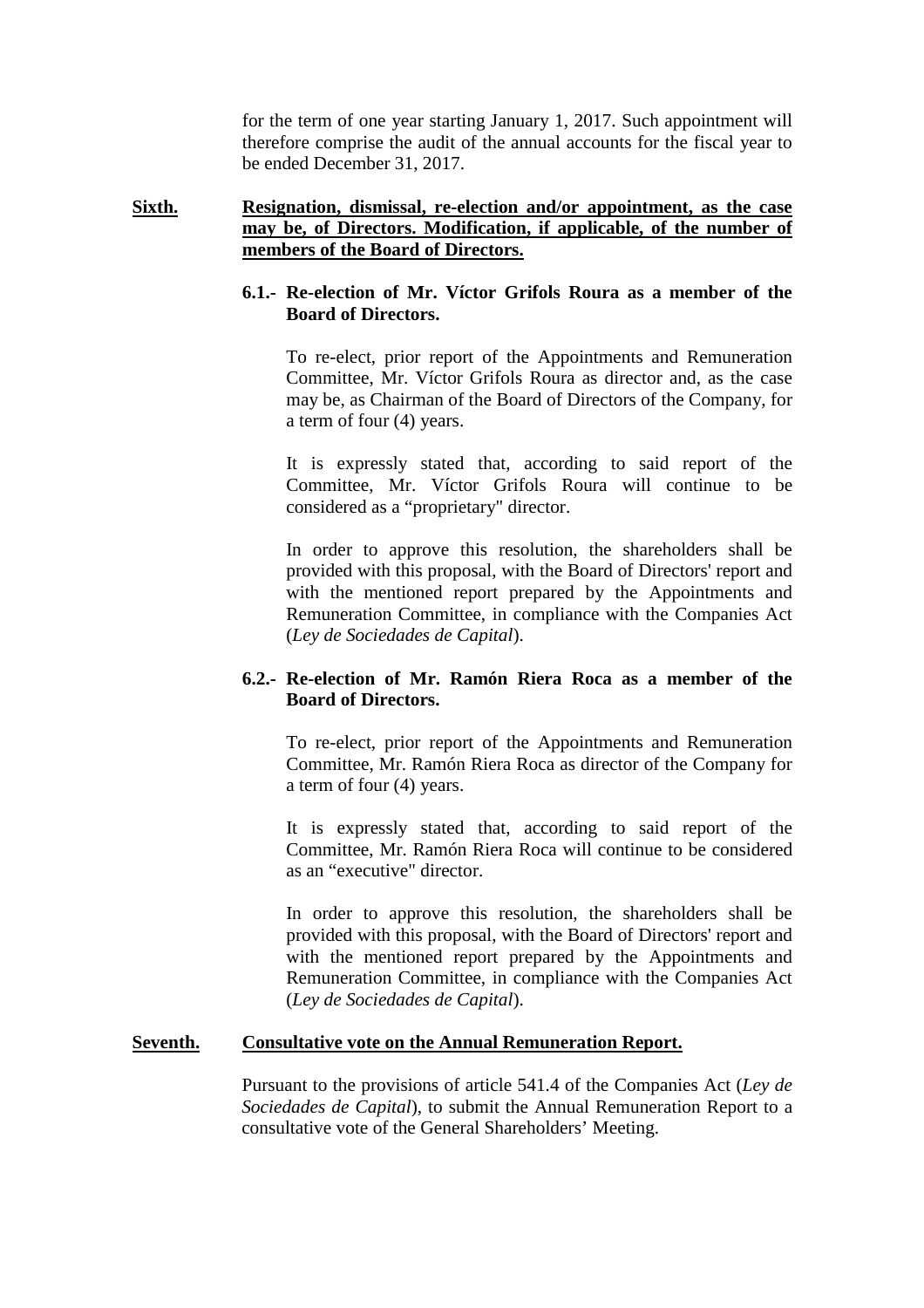## **Eighth. Approval of the Remuneration Policy of the Company's directors.**

Pursuant to the provisions of article 529 novodecies of the Companies Act (*Ley de Sociedades de Capital*) and prior report of the Appointments and Remuneration Committee, to approve the Remuneration Policy of the Company's directors.

**Ninth. Amendment of article 7 of the Regulations of the General Shareholders' Meeting concerning the competences of the General Shareholders' Meeting, in order to adapt its content to the latest amendments of the Companies Act on matters of issuance of bonds and other securities.**

> In view of the mandatory report of the Board of Directors, amend article 7 of the Regulation of the General Shareholders' Meeting, concerning the competences of the General Shareholders' Meeting, in order to adapt its content to the latest amendments of the Companies Act, introduced by Law 5/2015 of promotion of business financing (*Ley 5/2005 de fomento de la financiación empresarial),* on matters of issuance of bonds and other securities. The amendments consist in eliminating point (f) (the issuance of numbered series of bonds or other securities, whether convertible or not, that may recognize or create a debt) expressly as a competence of the General Shareholders' Meeting, notwithstanding the fact that, by law, certain issuances of bonds are a competence of the General Shareholders' Meeting. The mentioned article will read as follows (in italics):

#### *Article 7. Competence of the General Meeting*

- **1.** *The General Shareholders' Meeting, duly called and summoned, shall decide on all matters relating to its competence, in accordance with the Law and the Articles of Association.*
- **2.** *In particular, the General Shareholders' Meeting shall be in charge of passing the following resolutions:* 
	- (a) *the approval, as the case may be, of the corporate management and of the annual accounts and the allocation of the results;*
	- (b) *the appointment and dismissal of the members of the Board of Directors;*
	- (c) *the appointment and removal, in accordance with the legal requirements, of the Auditors;*
	- (d) *the amendment of the Articles of Association;*
	- (e) *the increase and reduction of the share capital, with suppression, if applicable, of the preferential subscription right; the delegation to the Board of Directors, within the terms foreseen by law, of the authority to set the date or dates for the execution of the agreed capital increase; the authorisation to the Board of Directors to increase the*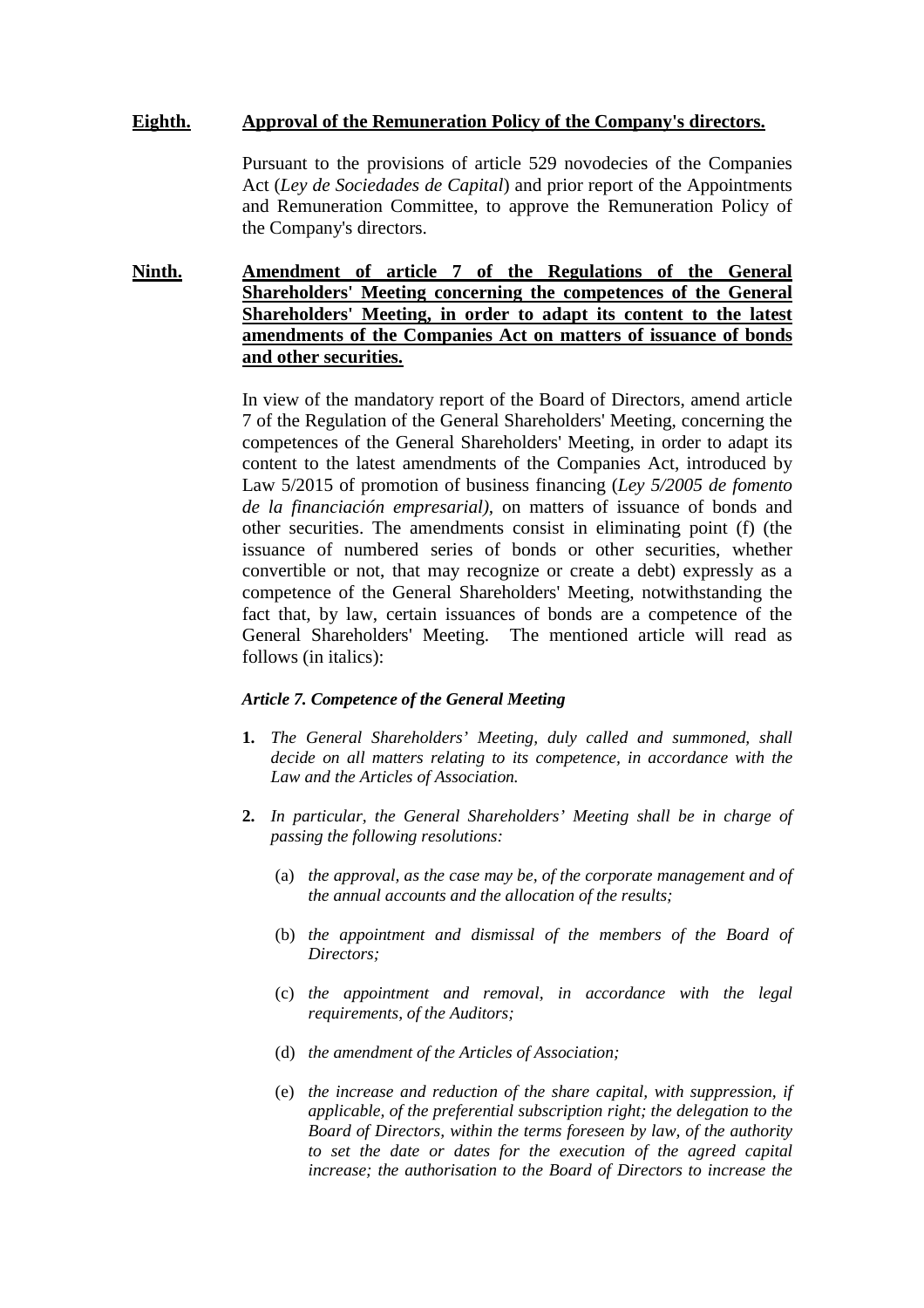*capital pursuant to the provisions contained in article 297.1.b of the Companies Act (Ley de Sociedades de Capital);* 

- (f) *the transformation, merger, split-off and dissolution of the Company, as well as those transactions with an effect equal to the liquidation of the Company;*
- (g) *the establishment, pursuant to any legal requirements, of the remuneration policy of the Board of Directors, which shall be adjusted, where applicable, to the laid down statutory remuneration system, and the application, as the case may be, of board members and company officers payment systems, through the distribution of shares, of option rights over the shares, or of incentives related to the value of the Company shares;*
- (h) *the authorisation for the derivative acquisition of own shares;*
- (i) *the exercise of the Company's action for liability, according to requirements established by Law;*
- (j) *the approval and amendment of the Regulations of the General Shareholders' Meeting;*
- (k) *the creation of a corporate web page;*
- (l) *the acquisition, transfer or contribution of essential assets to another company;*
- (m) *the transfer to controlled entities of essential activities developed until that point by the Company, although the Company retains full control of said entities; and*
- (n) *any other matter attributed to it by law of by the Articles of Association.*

## **Tenth. Amendment of article 24.ter of the Articles of Association concerning the Audit Committee, in order to adequate its content to the latest amendments of the Companies Act introduced by the Audit Act currently in force.**

In view of the mandatory report of the Board of Directors, amend article 24.ter of the Articles of Association concerning the composition and functions of the Audit Committee, in order to adequate its content to the latest amendments of the Companies Act introduced by the Audit Act currently in force. The mentioned article will read as follows (in italics):

#### *Article 24.ter.- Audit Committee.-*

*1. The Audit Committee shall be composed of a minimum of three (3) directors and a maximum of five (5), to be appointed by the Board of Directors taking into account their knowledge, competence and experience in accounting, audit and risk management and Committee duties. As a group, the members of the Committee shall have the pertinent technical knowledge in relation to the sector of activity of the Company. The Audit Committee shall be exclusively composed*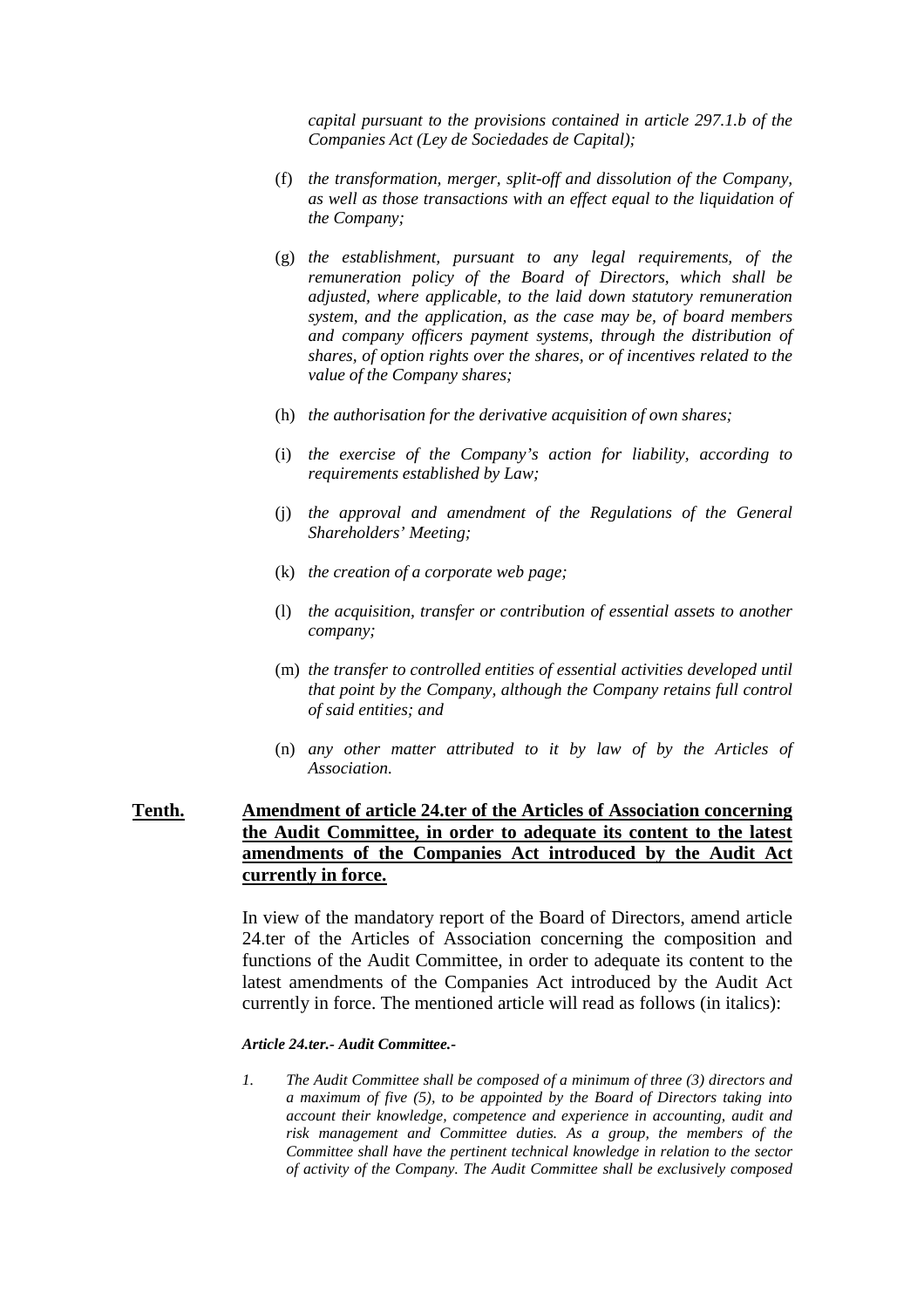*by non-executive directors of which at least the majority must be independent directors.* 

- *2. The Chairperson of the Committee, whose position shall be held by an independent director, will be appointed by the Board of Directors. The Chairperson shall be replaced every four (4) years, being eligible for re-election only after one (1) year has elapsed since his dismissal. The Board of Directors will appoint the Secretary of the Audit Committee, who may be (a) one of the members of the Audit Committee (being, in such case, Secretary member of the Audit Committee), (b) any other member of the Board of Directors of the Company who is not a member of the Audit Committee (being, in such case, Secretary non member of the Audit Committee), or (c) the Secretary or a Vice secretary of the Board of Directors of the Company (being, in such case, Secretary non member of the Audit Committee). The Secretary shall record in the minutes the resolutions passed at each Meeting of the Committee and report to the full Board of Directors through its Chairperson. The Audit Committee shall be deemed validly held when it is attended by half plus one of its members, either present or represented by proxy. Resolutions shall be passed by absolute majority of the members of the Board present at the meeting. In the event of a tie, the Chairperson shall have the casting vote.*
- *3. Notwithstanding the provisions of the Law, of these Articles of Association or other commitments assigned to it by the Board of Directors, the Audit Committee shall have the following basic responsibilities:* 
	- *(a) To inform the General Shareholders' Meeting of any issues raised on matters for which the Committee is responsible and particularly with respect to the results of the audit of the annual accounts, explaining how it has contributed to the integrity of the financial information, and the role that the Committee has played in such process;*
	- *(b) To supervise the efficiency of the Company's internal control, internal audit and risk management systems, as well as discussing, with the auditor, any major flaws in the control system identified during the audit process without jeopardizing its independence. To such effects, the Committee may, if applicable, submit recommendations or proposals to the Board of Directors and the corresponding period of time for their monitoring;*
	- *(c) To monitor the preparation and presentation process of the perceptive financial information and present recommendations or proposals to the Board of Directors directed to safeguarding its integrity;*
	- *(d) To submit to the Board of Directors any proposals regarding the selection, appointment, reelection and substitution of the auditor, being responsible for the selection process in conformity with the applicable regulations, including the terms of his contract and requests for information on the audit strategy and execution, in addition to performing his duties independently;*
	- *(e) To establish the appropriate relationships with the external auditor to receive information about any issues that may entail a threat to his independence, and which the Audit Committee will examine, and any other issues regarding the development of the audit of accounts process, and, when applicable, the authorization of the services different from those prohibited in the terms established in the applicable regulations as regards independence as well as any notifications required in the audit of accounts legislation and in the audit regulations. In any case, annually receive from the external auditors a statement of their*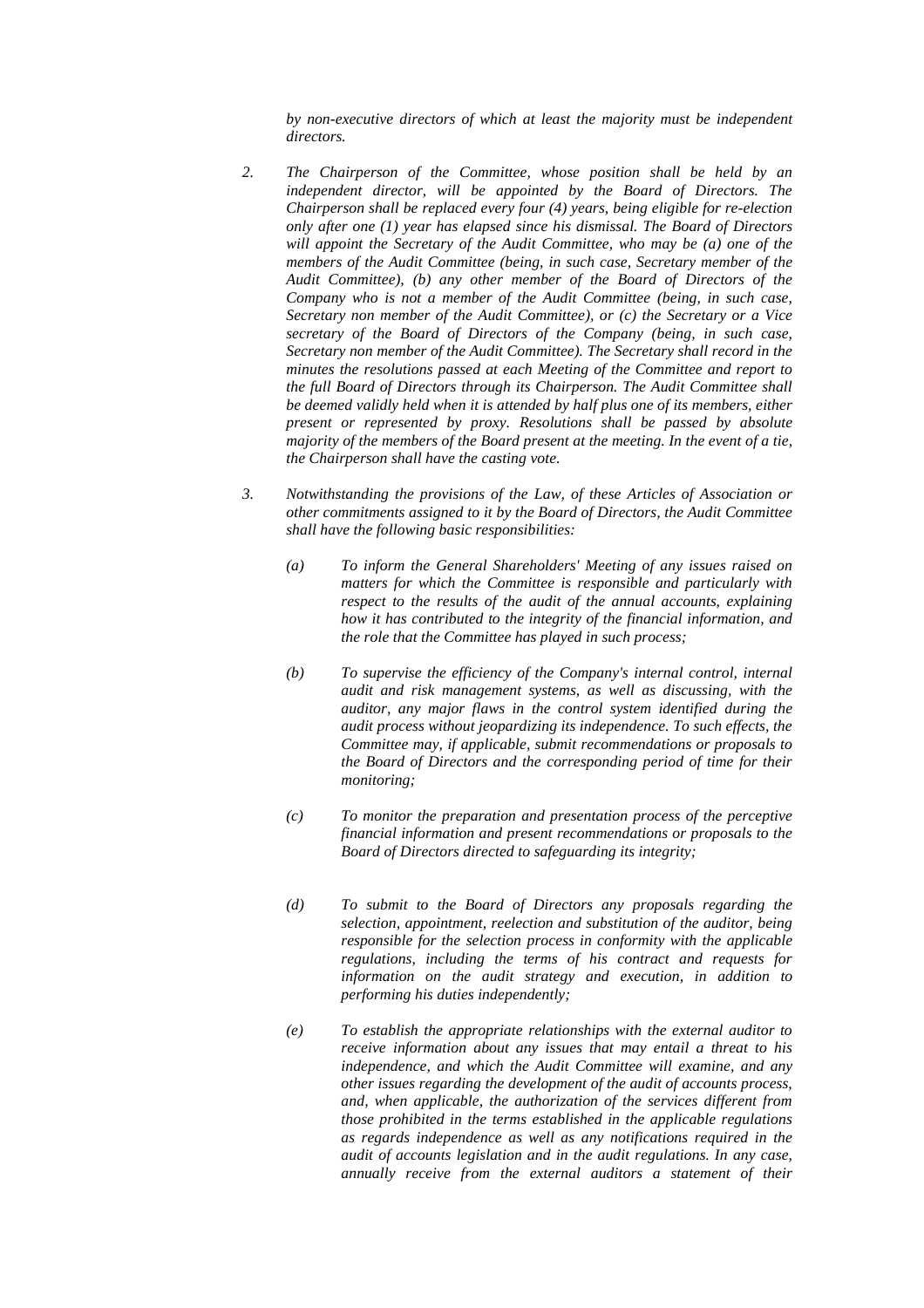*independence in relation to the entity, or any entities directly or indirectly related to it, as well as any detailed and individualized information on any kind of ancillary services provided and the corresponding fees paid by these entities to the external auditor or the persons or entities related to it in accordance with the regulations applicable to the audit of accounts activity;* 

- *(f) Prior to issuing the audit of accounts report, annually issue a written opinion on whether the independence of the auditors or audit firms has been compromised. This opinion must include, at the very least, a reasoned assessment of each and every one of the provided ancillary services mentioned above, which shall be individually and jointly assessed, different from the legal audit, and on the subject of the independence status or regulations applicable to the audit of accounts activity; and*
- *(g) To inform the Board of Directors in advance about any issues set out in the Law, the Articles of Association and the Board's Regulations, and specifically about:* 
	- *1. any financial information that the company must make public from time to time;*
	- *2. the creation or acquisition of shares in special purpose entities or in entities resident in countries or territories that are considered tax havens; and*
	- *3. transactions with related parties.*
- *4. The Audit Committee shall meet as regularly as required to ensure the correct development of its duties.*
- *5. Any member of the executive board or the staff of Company whose presence is required by the Chairperson is obliged to attend the meetings of the Committee and to provide the assistance and information requested. The Chairperson may also request the attendance of the auditors to the meetings.*
- *6. The Audit Committee may seek the advice of external consultants in order to ensure a better performance of its functions.*

## **Eleventh. Information on the amendments of the Internal Regulations of the Company's Board of Directors, pursuant to article 528 of the Companies Act.**

Pursuant to article 528 of the Companies Act, to inform the shareholders of the amendments of the Internal Regulations of the Company's Board of Directors concerning the composition and responsibility of the Audit Committee, in order to adapt said regulations to the Companies Act currently in force. The shareholders have access to said regulations at the Company's web site.

- **Twelfth. Renewal of the delegation to the Board of Directors, with full power of substitution in any of its members, of the authority to apply for the listing of the Company's ordinary Class A shares on the NASDAQ. Revocation of the previous delegation of authorities passed by the Ordinary General Shareholders' Meeting of 30 May 2014.** 
	- A. It is resolved to delegate to the Board of Directors, with full power of substitution in any of its members, the authority to apply, at any time